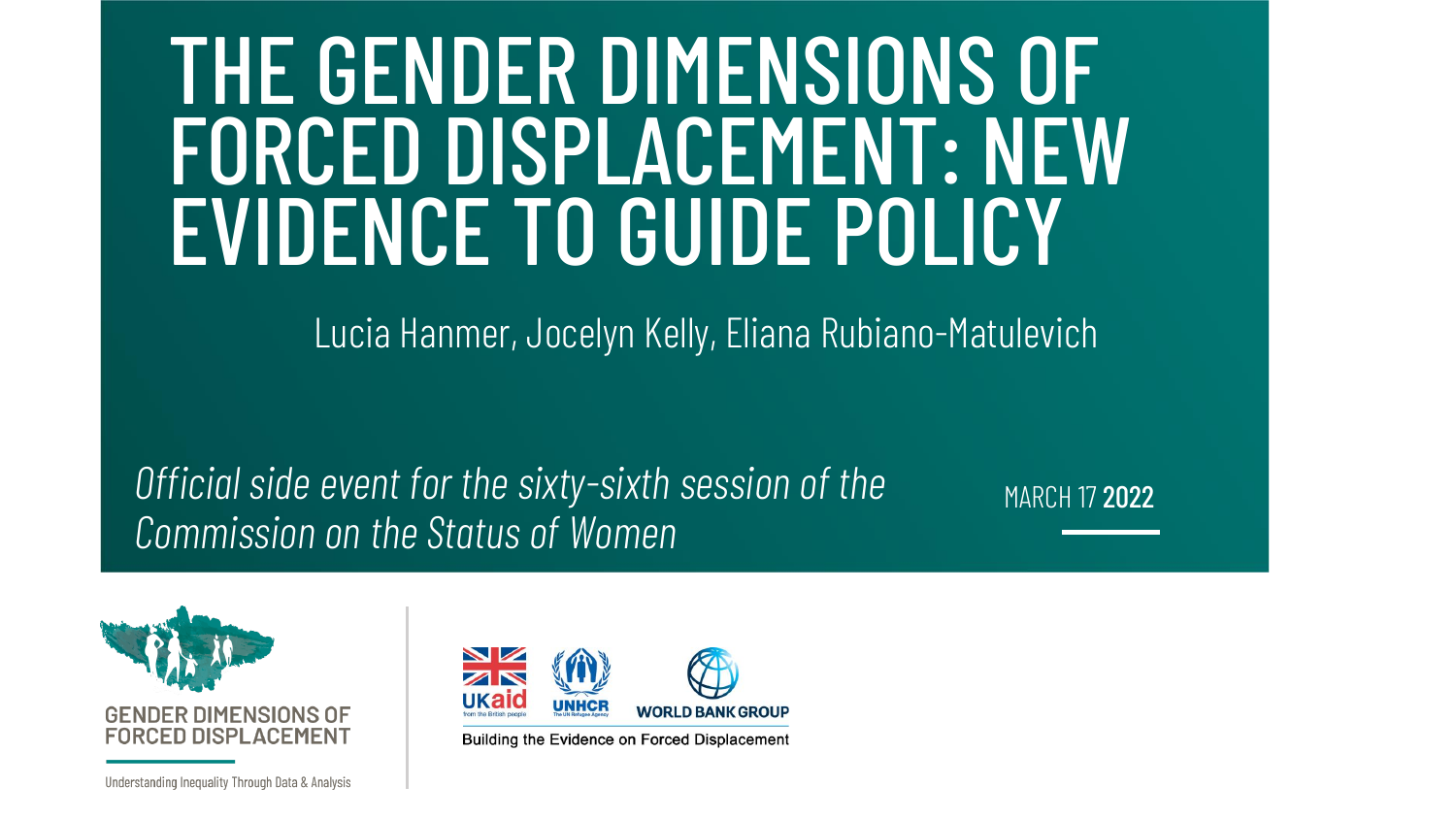# Overview of the GDFD Program and Multidimensional Poverty Research

*Lucia Hanmer*



Understanding Inequality Through Data & Analysis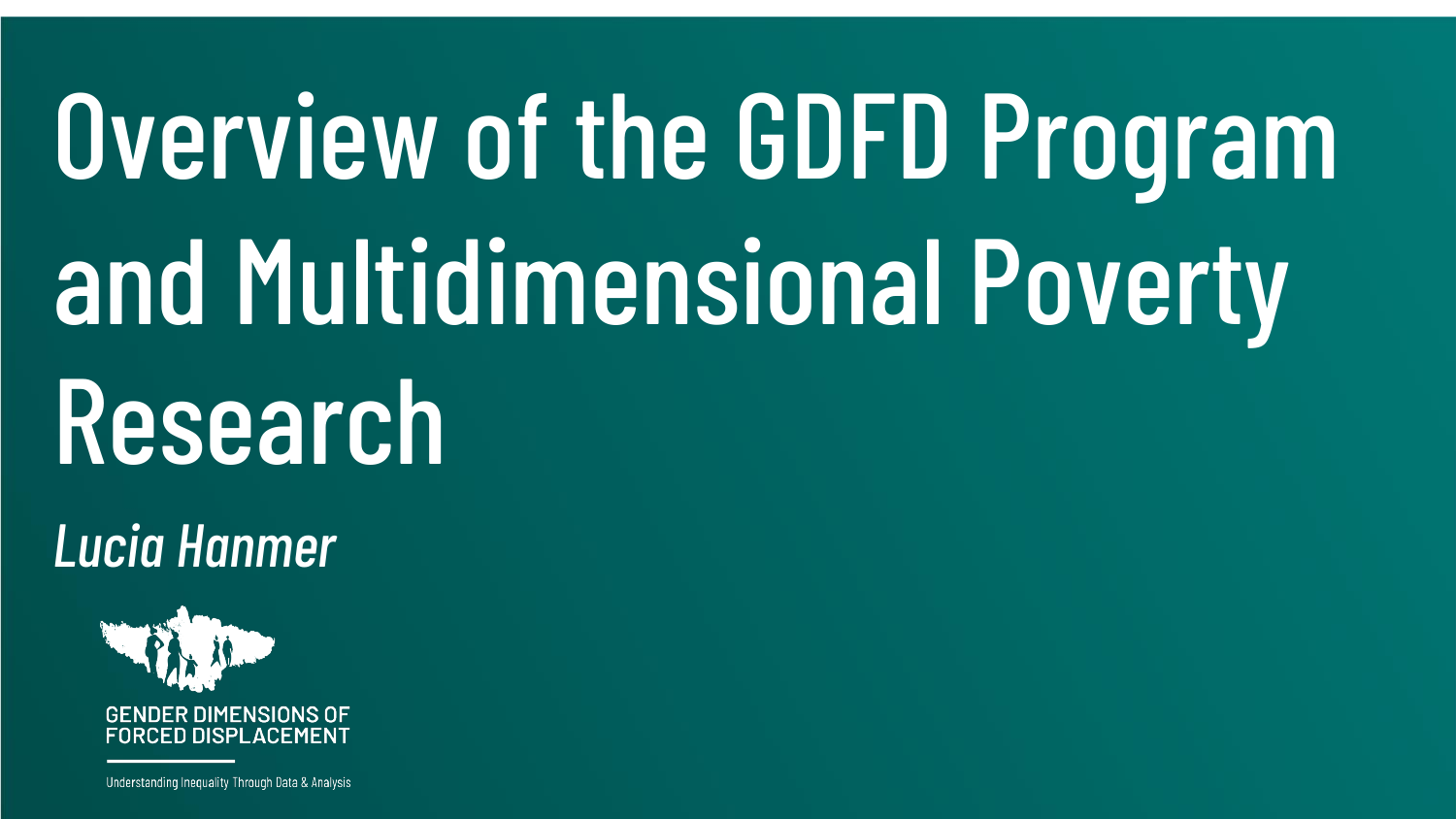### **The Gender Dimensions of Forced Displacement Research Program**

#### How does forced displacement affect women and men differently?

- Examines constraints and barriers related to gender inequality that are often amplified in situations of forced displacement.
- Uses nationally representative surveys/ large n surveys
- Considers how policies and programs can help overcome obstacles and enable new opportunities to be realized.
- Identifies data gaps in information needed to build the evidence base on gender and forced displacement

| Topics <sup>1</sup>                    |  |
|----------------------------------------|--|
| Multidimensional and Income<br>Poverty |  |
| Intimate Partner Violence              |  |
| Livelihoods                            |  |
| Social Norms                           |  |

Country studies -- Colombia, Democratic Republic of the Congo, Ethiopia, Jordan, Mali, Nigeria, Somalia, South Sudan and Sudan + Multi country studies -- 17 countries

**3** GENDER DIMENSIONS OF FORCED DISPLACEMENT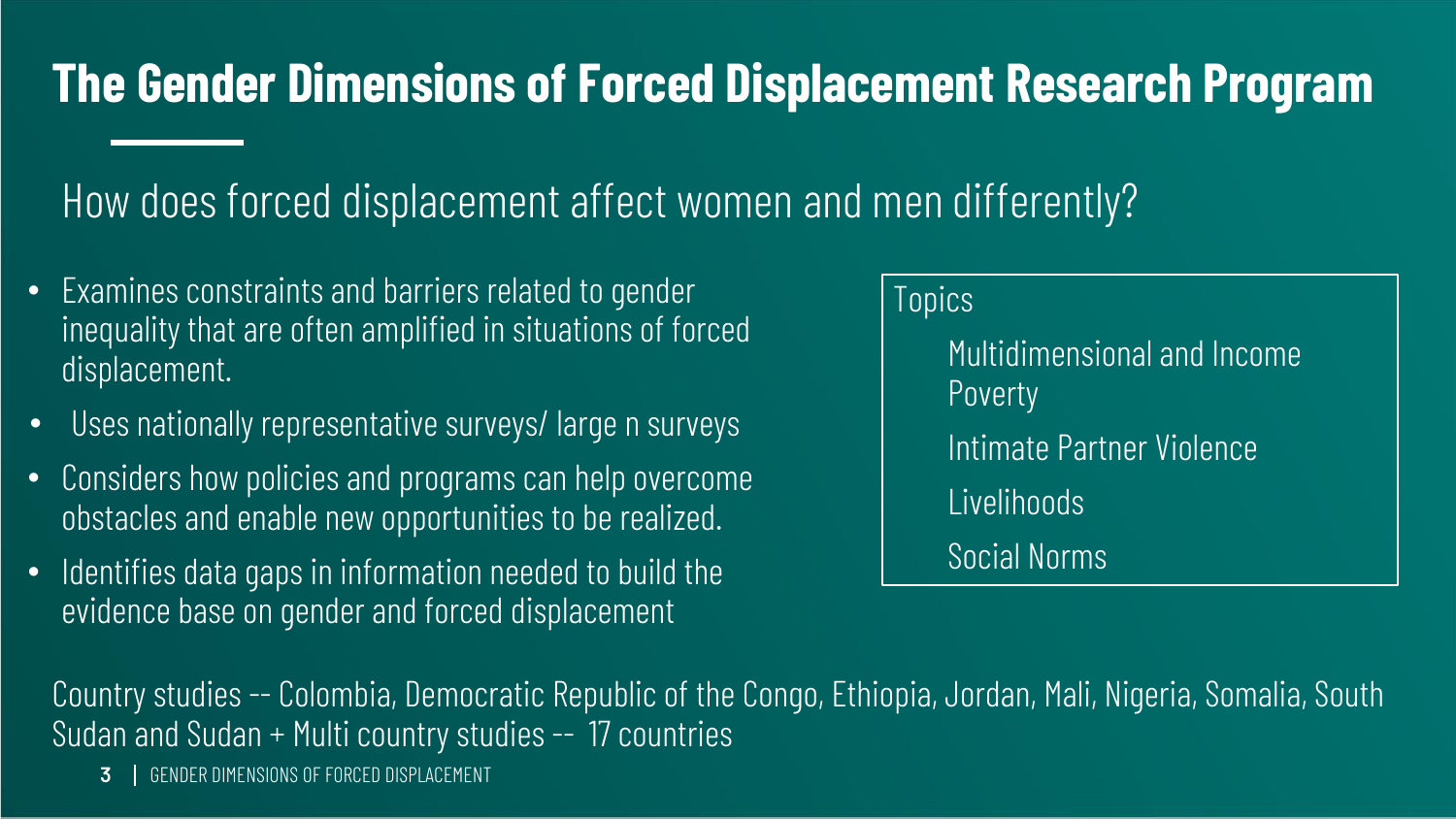#### Multid im ensional and Income poverty - findings

- Displaced populations are generally poorer than host populations in both monetary terms, and experience high rates of multidimensional poverty.
- Female-headed households are not always poorer than male-headed households but demographic composition matters and is linked poverty risk especially for displaced households
- Care responsibilities and barriers to women's economic opportunities linked to poverty risks
- Females' education prospects appear to disproportionately suffer from displacement

Countries Income poverty Jordan Syrian refugees Somalia - IDPs Multidimensional poverty Ethiopia – refugees IDPs – Nigeria, Sudan, South Sudan

R e sults establish the high like lihood of relative disadvantage among displaced families, even in poor communities - multidimensional deprivations go beyond income poverty - and women often worse off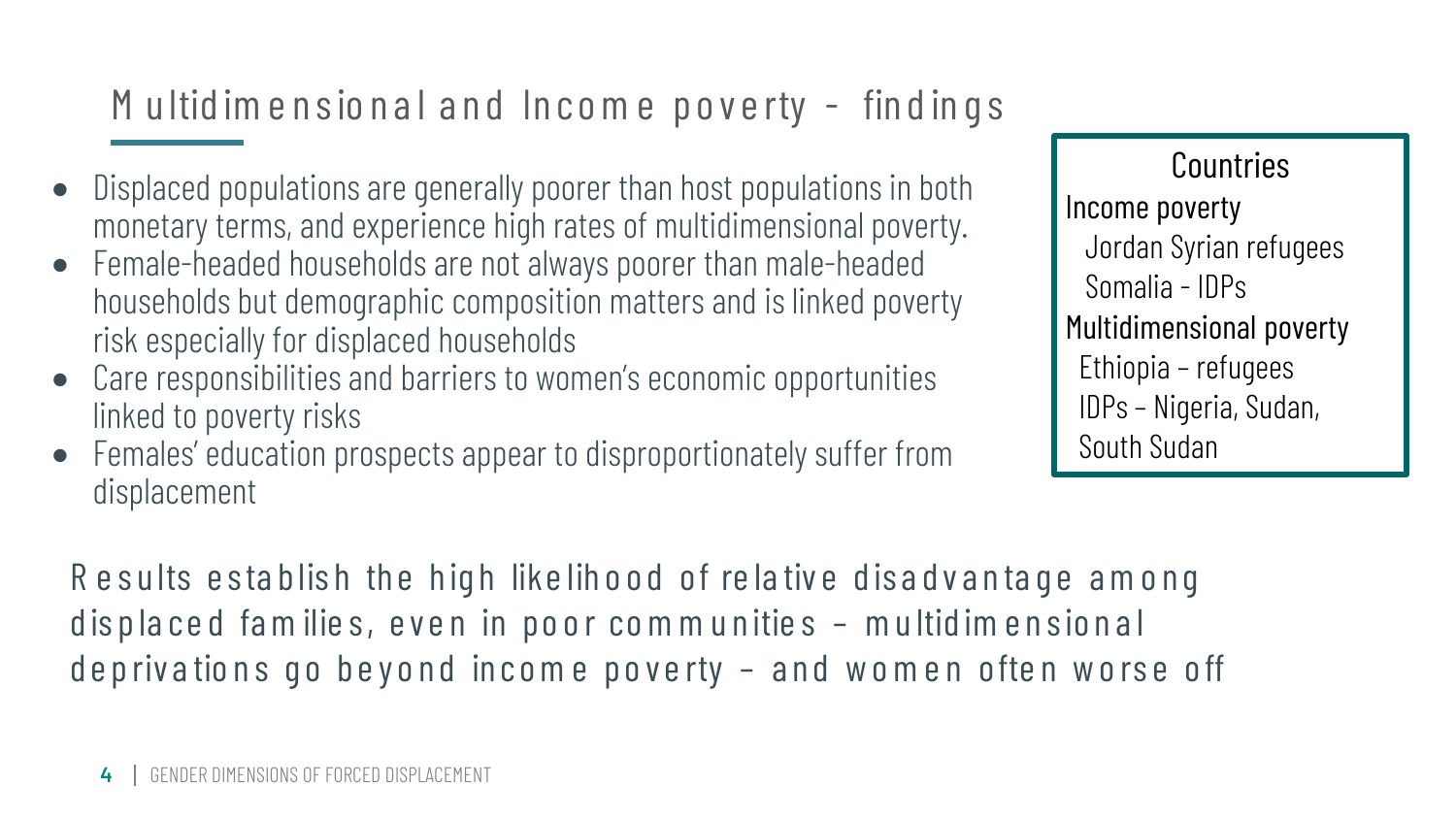#### M ultid im ensional and income poverty - policy implications

- Addressing gender gaps in school attendance, primary school completion, unemployment, and legal identification in displaced households – while increasing the levels of access in both host and displaced communities.
- Recognizing harmful gender norms, as embedded in discriminatory legal norms and regulations that for example limit women's property rights.
- Opening up economic opportunities for displaced women by, for example, offering safe and accessible education and training, reproductive health services and affordable childcare, lifting legal barriers for working women and investing in programs that prevent and respond to elevated risks of GBV, including intimate partner violence.
- Linking refugees and IDBs with programs designed for them by providing legal identification and sharing information.

---------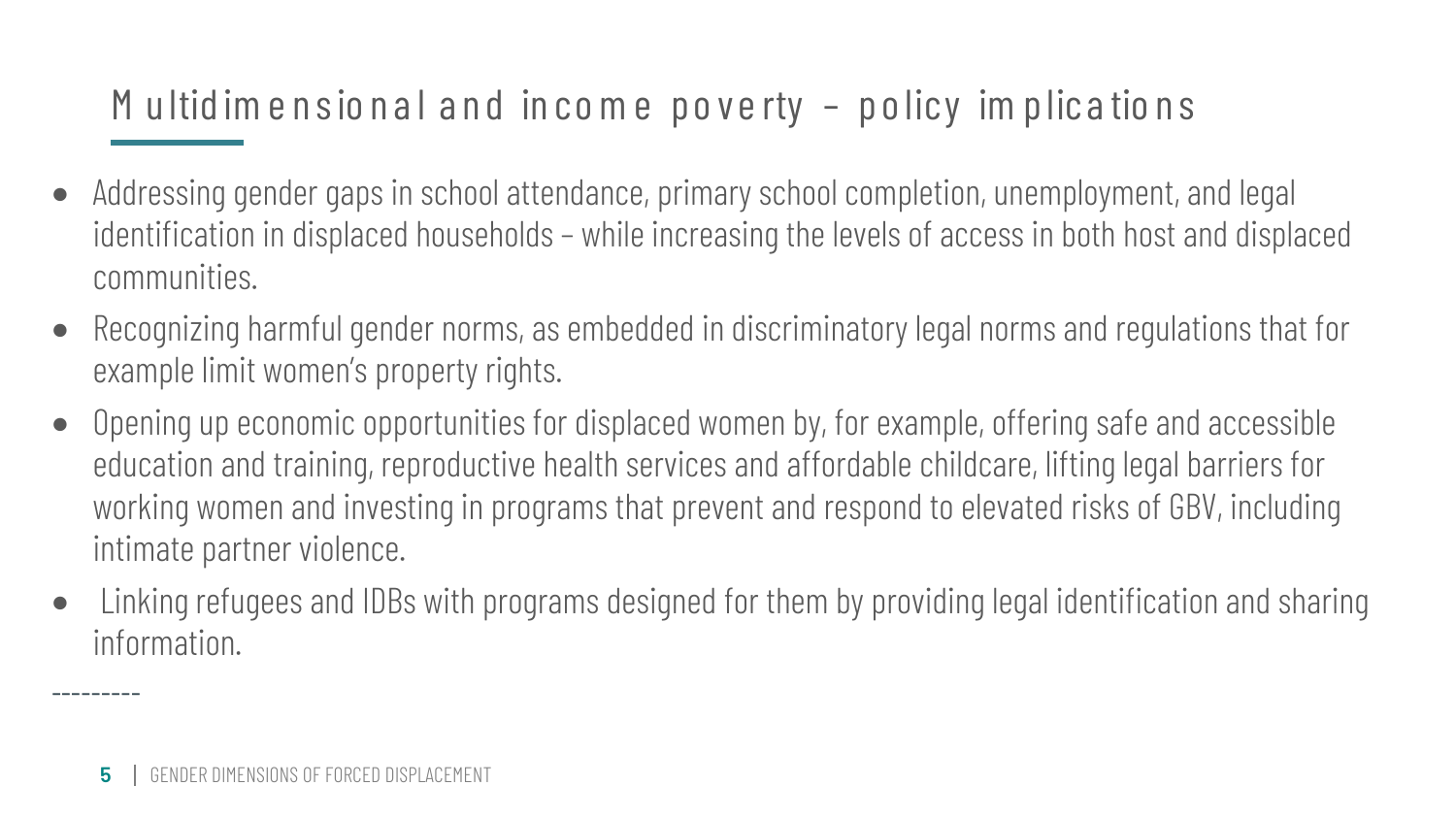## Forced Displacement and Gender-based Violence

## *Jocelyn Kelly*



Understanding Inequality Through Data & Analysis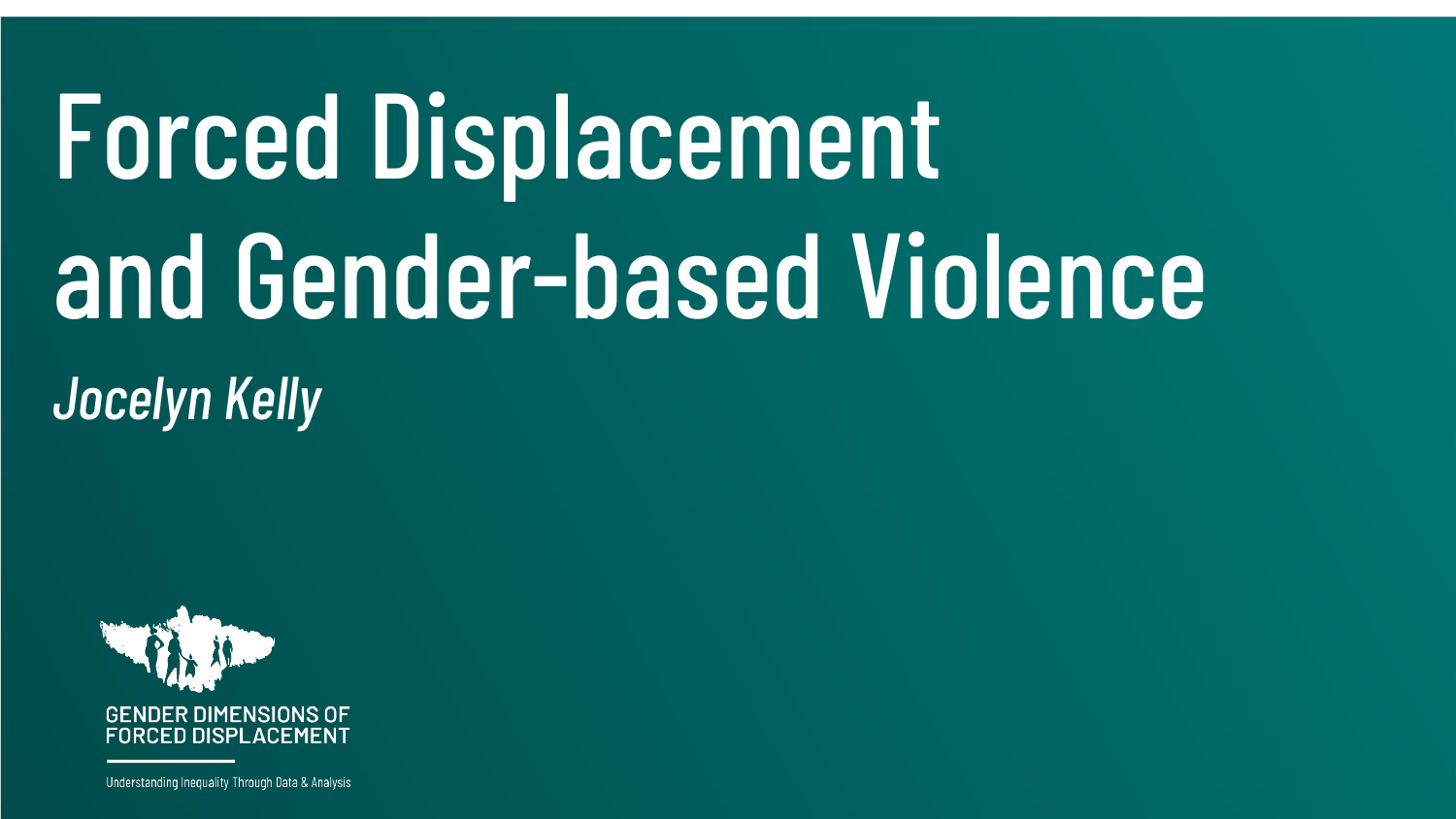#### G ender-based Violence - Key Findings

- Three studies, spanning four different countries (Colombia, Democratic Republic of the Congo (DRC), Liberia and Mali)
- Goal is to examine the impact of both displacement and exposure to conflict on intimate partner violence (IPV), adjusting for other known risk factors
- Displaced women in Colombia and Liberia have between 40 and 55% greater odds of experiencing IPV in the past year compared to their non-displaced counterparts.
	- In Colombia, displaced women were also 30% more likely to experience lifetime injury causing IPV.
- In DRC, risk of both IPV and sexual violence were increased by both war and displacement.
	- The most common perpetrators of sexual violence were acquaintances and community members not armed actors- speaking to the potential normalization of violence not directly linked with conflict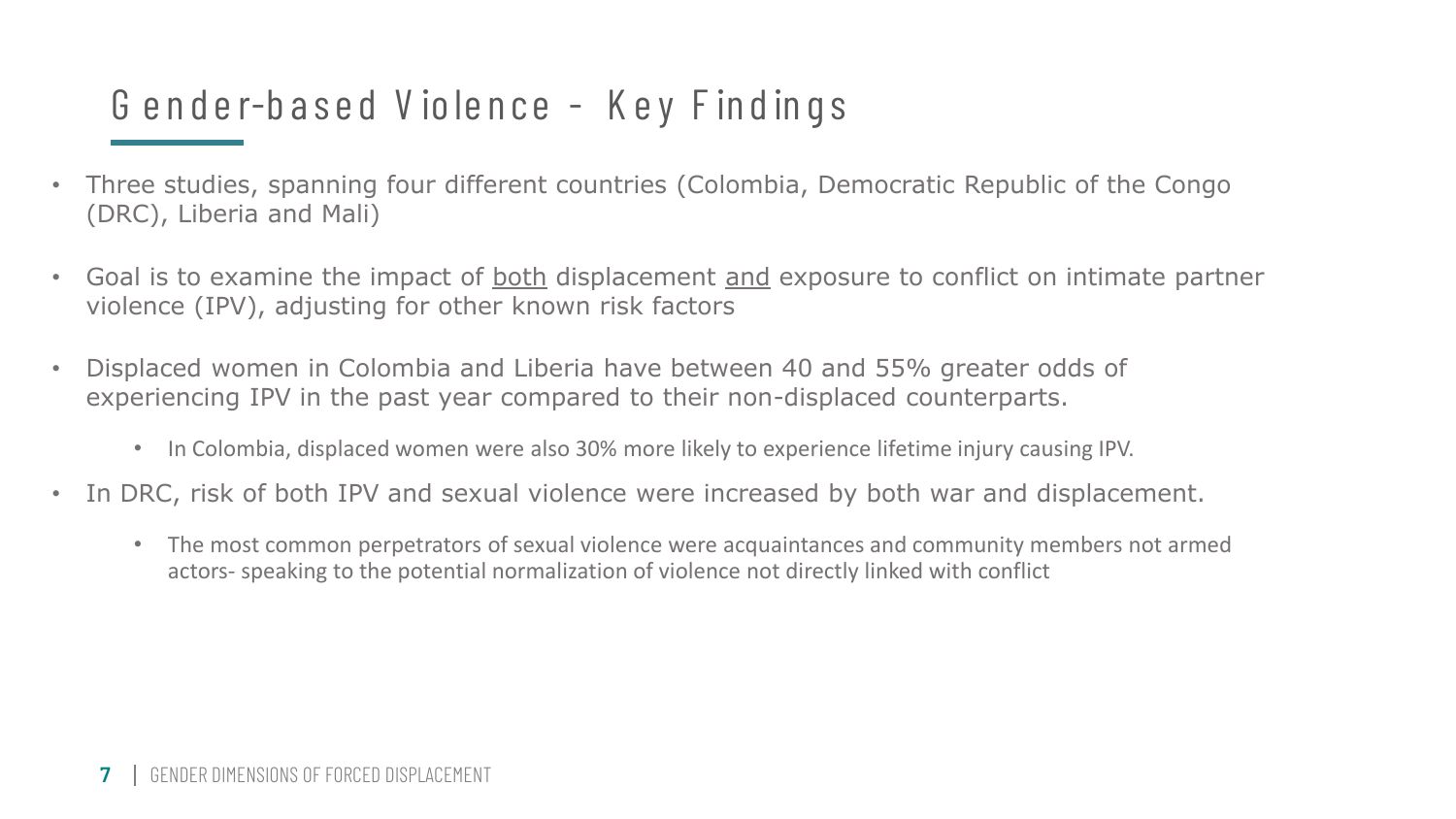#### G ender-based Violence - Key Findings

- The study in Mali uses a difference-in-difference approach to match women in conflict versus non-conflict-affected areas to isolate conflict as a driver of increased violence using a rigorous quasi-experimental research design.
	- Women living in conflict-affected areas experienced notable and significant increases in all forms of IPV
	- Increases in women's household decision making autonomy (possibly due to changes in household composition and power dynamics due to war) but decreases women's ability to decide how their earnings are deployed.
- *Overarching finding across countries: Both displacement, and exposure to conflict are both significantly associated with lifetime and recent IPV among women. When we add both of these abuses to an adjusted model together, each (displacement and exposure to conflict) independently raises the risk of IPV and sexual violence for women.* 
	- *These effects can last years after conflict the conflict is declared over*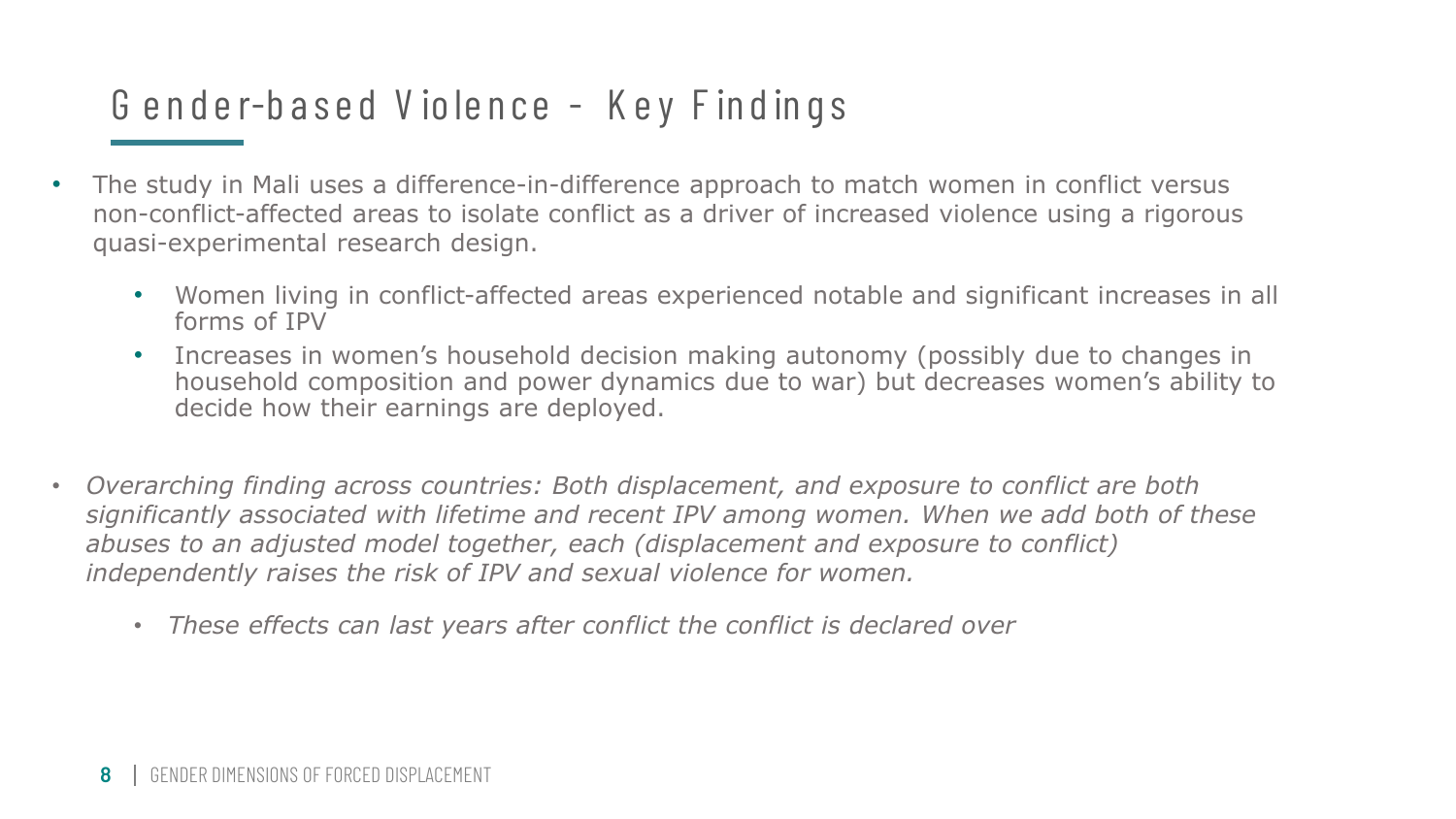#### G ender-based Violence - Policy Implications

- The effects of conflict can be long-lasting. These kinds of long-term problems so require long- term investment.
- Women bear the brunt of violence as it moves from the public to the private sphere. It is critical to ensure women's substantive participation in peace negotiations and statebuilding.
- A complex problem requires a multi-pronged approach.
	- Need to provide stronger GBV-related services to displaced and war-affected populations (including medical care, reporting mechanisms, psychosocial services)
	- Invest in multi-sectoral programs that address harmful gender norms at the individual, household and community levels are vital to transform gender norms and ensure that women can fully and safely participate in society.
- Mental health interventions critical to break cycle of violence. Holistic counseling and mental health services could benefit not only survivors of this violence, but also partners, families and communities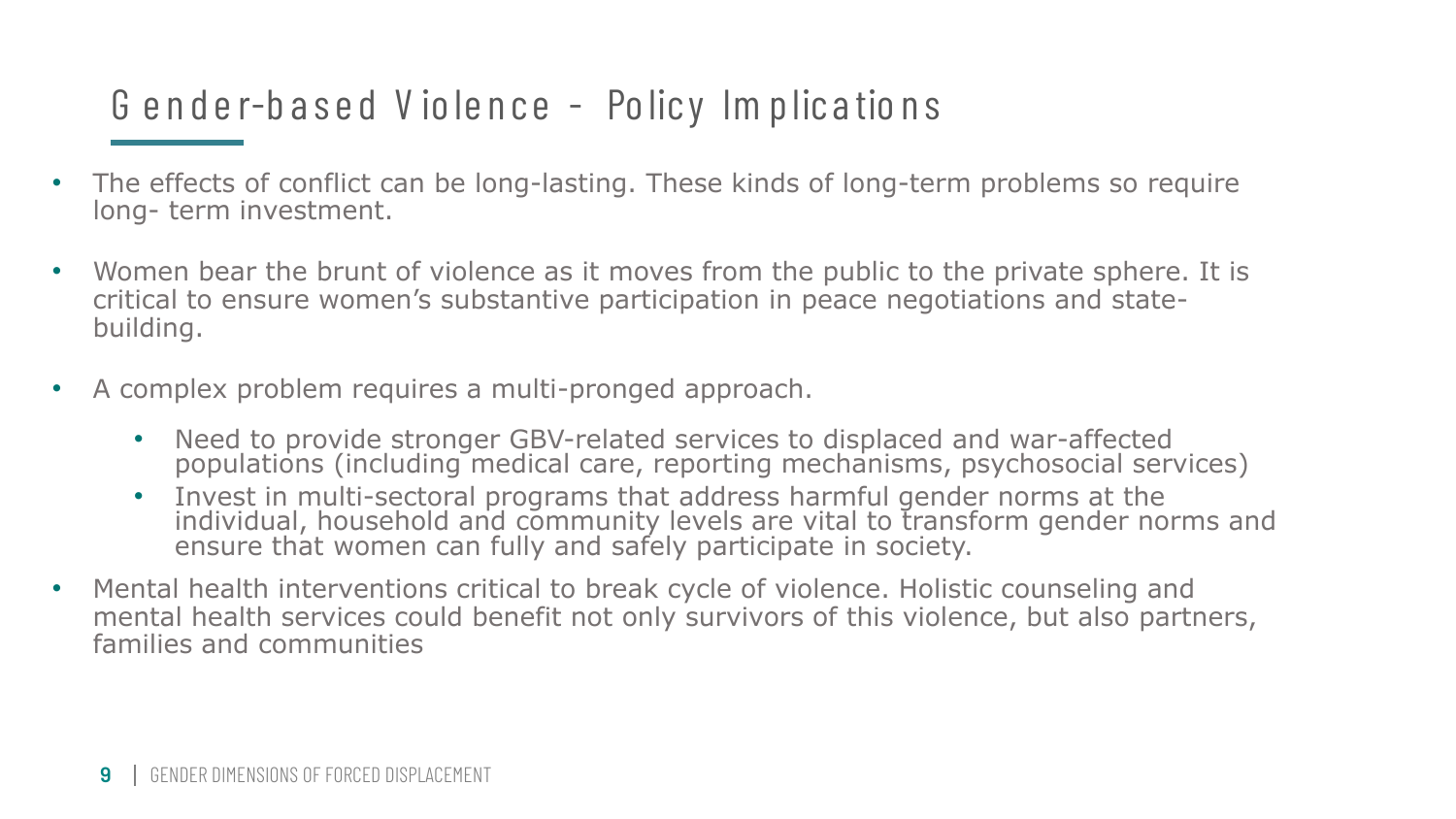# Forced Displacement and Gender Norms

*Eliana Rubiano-Matulevich*



Understanding Inequality Through Data & Analysis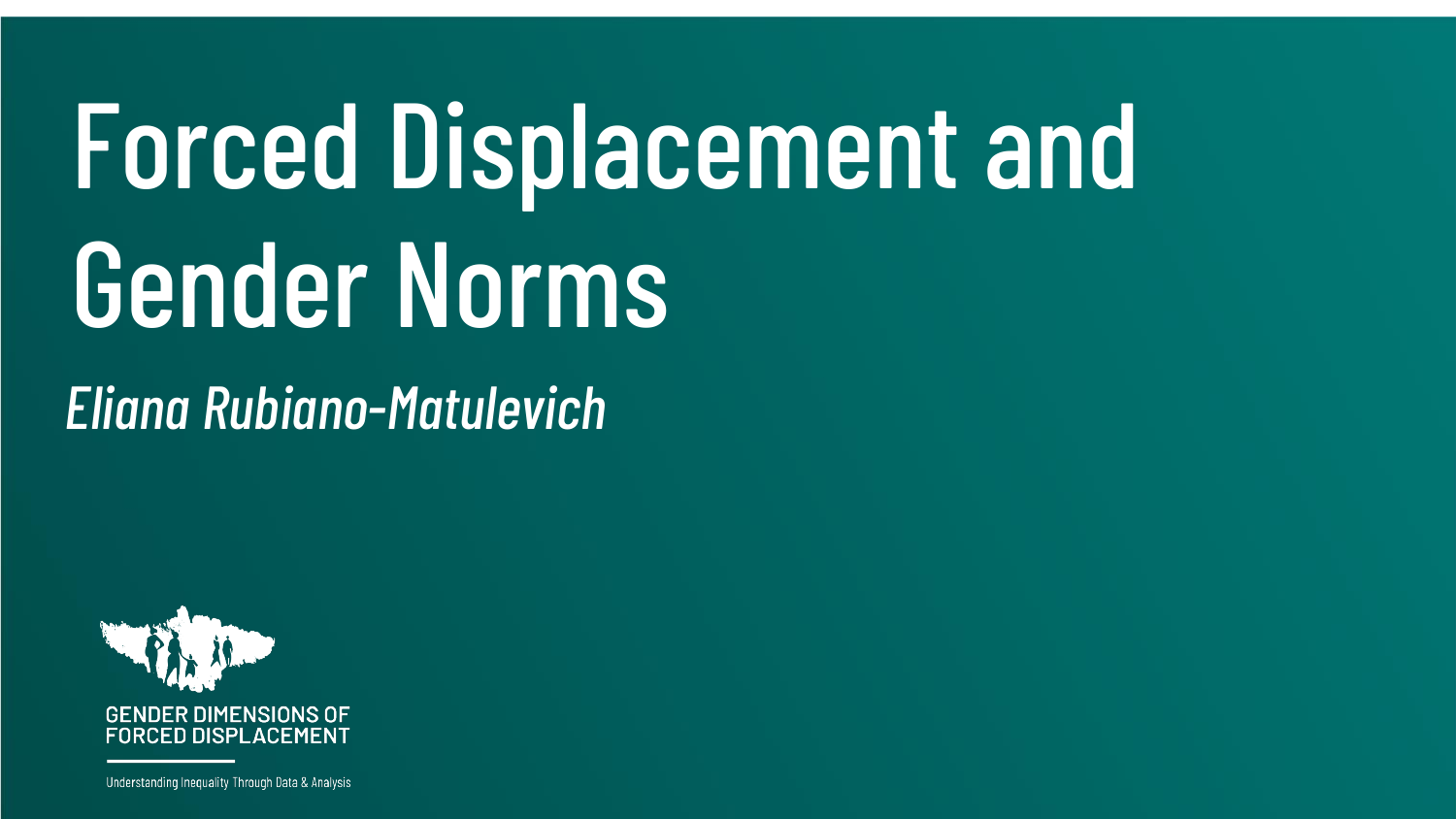## Key Findings

#### Syrian Refugees in Jordan

- Gender role attitudes are similar across generations, but Syrian adolescents are *particularly restricted in their mobility.*
- Boys and girls have *similar educational outcomes* but *inequality in domestic work is substantial.* Higher levels of own and mother's *decision making predict lower domestic workloads.*

#### IDPs in Colombia

- Gender norms that tolerate *violence against women become less traditional* with displacement, while those that limit women's *economic opportunities become more rigid*.
- *Misalignment* between *attitudes and behaviors* in specific domains of gender norms: displacement is associated with *less traditional patriarchal attitudes, but women's decisionmaking power around contraception, and work also diminishes*.

*The two studies suggest that gender attitudes and gender norms do not always shift together, and do not always progress toward gender equality during forced displacement. Moreover, attitudes and norms can shift without corresponding changes in behavior, at least within the time frames of the studies.*